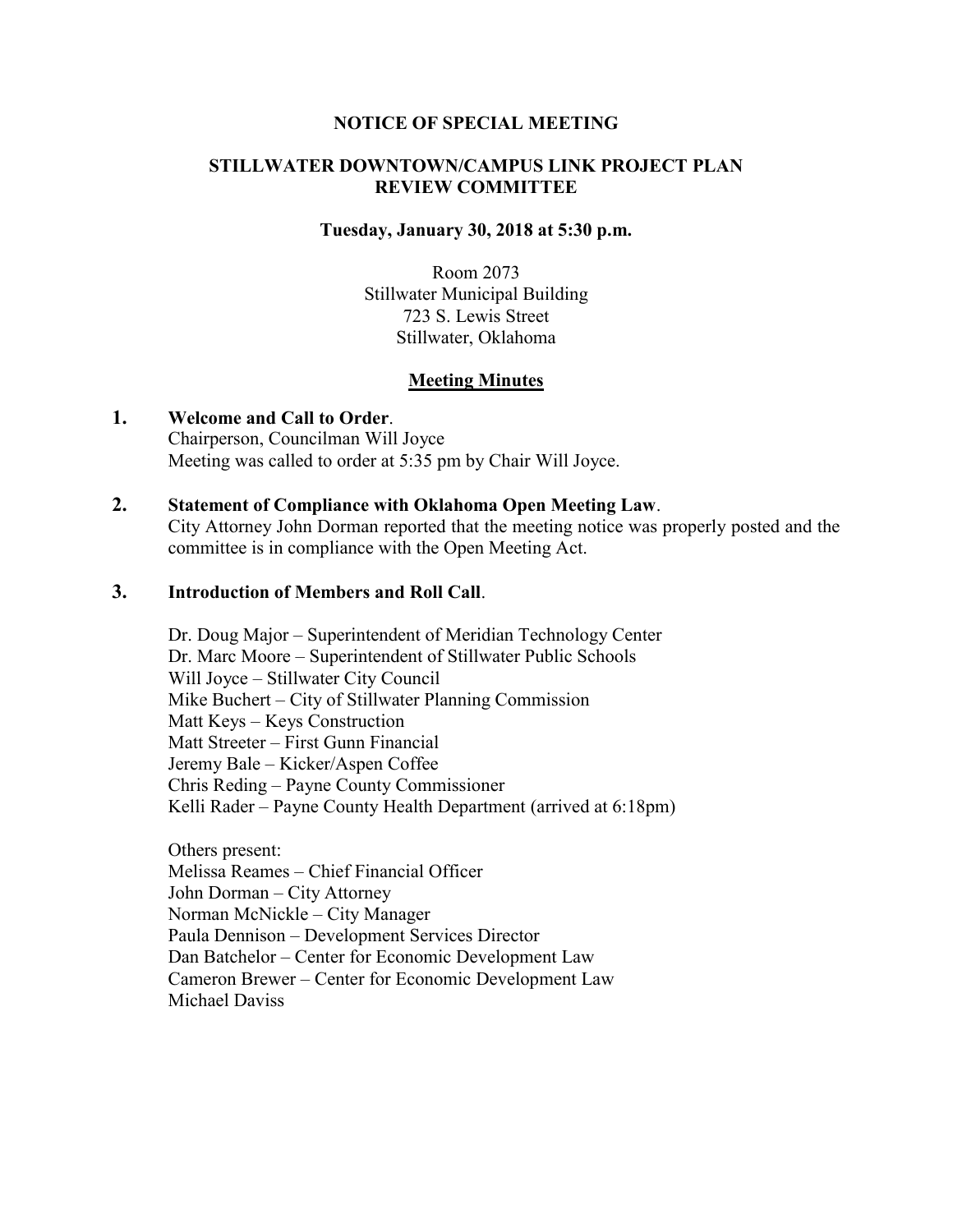**4. Consideration and possible action to approve the minutes of the November 28, 2017 special meeting of the Stillwater Downtown/Campus Link Project Plan Review Committee**.

Matt Streeter made a motion to accept the minutes from the 11/28/2017 meeting as presented. Mike Buchert seconded the motion. Motion carried with a unanimous vote**.** 

# **5. Presentation and discussion of the proposed Stillwater Downtown/Campus Link Project Plan and Eligibility and Financial Impacts Report**. Dan Batchelor, Center for Economic Development Law

Chairperson, Councilman Will Joyce

Dan Batchelor reviewed with the committee the purpose behind the proposed redevelopment plan and the part that a tax increment finance district (TIF) would play in that strategic plan. The plan has been amended from an earlier version to include a 12% pro rata distribution to the taxing authorities from the TIF and an additional \$2.5 million distribution to Stillwater Public Schools (SPS) to compensate for the loss of bonding capacity. Doug Major asked how 12% was arrived at. Will Joyce responded that this percentage would make SPS whole from the deferred revenue allocated to the TIF. Discussion ranged from the basic question of is the area in need of redevelopment to how should the funding for the TIF be determined. Chris Redding brought to the attention of the review committee that Payne County services residents who have an address outside the city limits but consider Stillwater as their residence. Counties are suffering decreased funding with increased demands along with the school districts, the county health department and Meridian Tech.

Mike Buchert outlined an approach to formulate a recommendation to the planning and zoning commission utilizing the Stillwater (Re) Investment Plan, Implementation Policy Guide and Eligibility and Financial Impacts Report. A working meeting on February 8, 2018 at 5:30pm was suggested to develop the funding plan for the TIF. This meeting will be discussion only with no action being taken by the committee. On February 22, 2018 at 5:30pm the committee would meet to review the policy guide, project costs and allocation of project costs with a committee recommendation to the planning and zoning commission.

**6. Possible consideration and appropriate action to approve the Findings and Recommendation of the Stillwater Downtown/Campus Link Project Plan Review Committee**.

Chairperson, Councilman Will Joyce No action was taken.

**7. Future Meetings Schedule**.

Thursday, February 8, 2018 at 5:30 pm and Thursday, February 22, 2018 at 5:30 pm. Both meetings to be held in room 2073 of City Hall.

**8. Adjournment**.